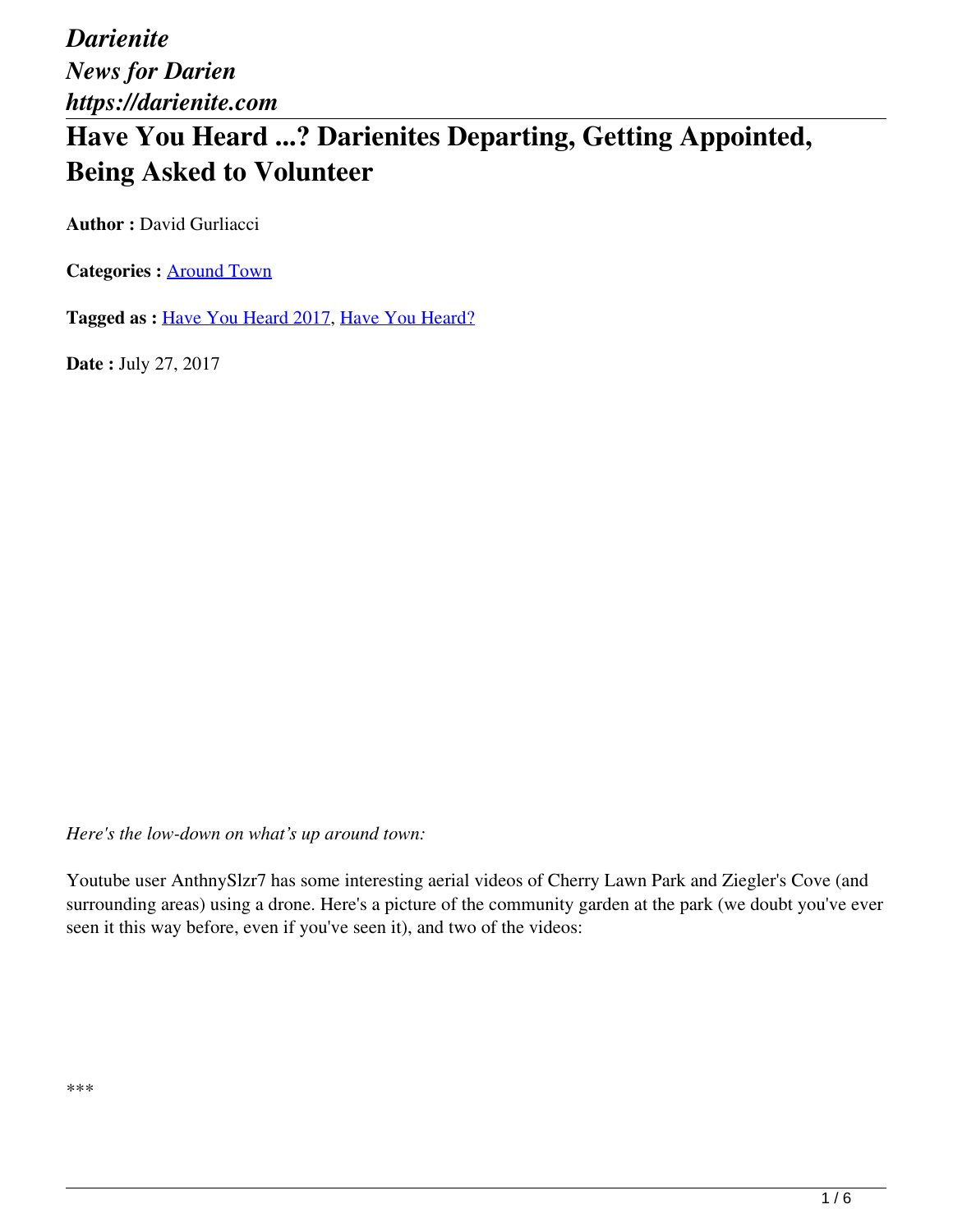Shortly after opening earlier this year, the Mather Homestead house museum on Stephen Mather Road is losing its executive director, Anna Kirklin Denoyer, who is moving to the Midwest. She's being replaced with Lauren Senkbeil Swenson, who has begun scheduling tours, according to an announcement on the homestead's Facebook timeline.

\*\*\*

If you've ever noticed the many thriving flowers and plants in the Town Clerk's Office, Assistant Town Clerk Diana Zakhar was the one to thank.

Zakhar, working in the office for 17 years, retired last Thursday. She'll be taking care of her grandkids and taking some classes at the Norwalk Senior Center.

Before the clerk's office, she was a phone company employee for 32 years, and worked for a time in Norwalk Public Schools. She got her green thumb from her Italian-American family, she said — Italians often love to garden.

\*\*\*

Darien teenager Matt Guttuso was featured earlier this week in an article in the Boulder Daily Camera in Colorado. He was there at a week-long workshop for high school cross-country runners:

"Being a member of his high school track and cross country teams gives Guttuso a sense of belonging. He put in enough hard work to run a solid 5 minute, 15 second mile as a freshman; when he started running, he struggled to break 10 minutes.

"More importantly, running has given him a new identity, a chance to put stereotypes behind him.

"'Labels are for jars,' Guttuso said, in one of several insights proffered during his visit. 'I felt babied. Adults would tell me, "Oh, good job,"' in a patronizing way, the praise coming because he is autistic. 'I want to earn it.'"

\*\*\*

Darien native and New Canaan First Selectman Rob Mallozzi came up 10 votes short at that town's Republican caucus on Tuesday night, losing 612-602 to Kevin Moynihan to get the caucus's endorsement as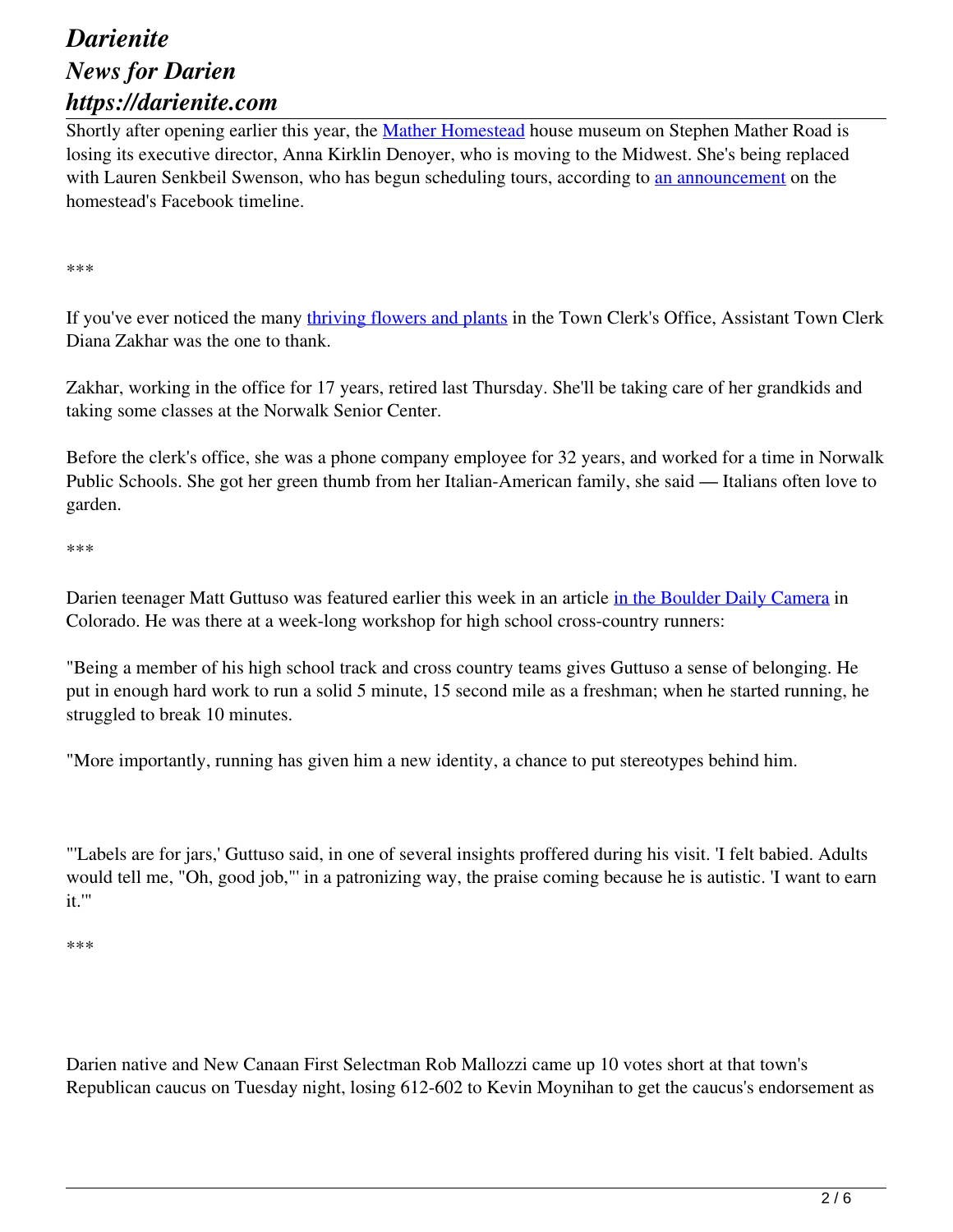the GOP nominee. Mallozzi has decided not to contest the decision with a primary.

#### \*\*\*

The students participating in the Darien Summer Jazz Workshop performed for the residents of the Atria Senior Living facility on Thursday, July 13.

The students, ranging in age from grade 4 through grade 11, engaged in a week long study of creative jazz and improvisation techniques and then shared their music with several resident s at the Atria.

Richard Sadlon, the director of the Summer Jazz Program remarked, "Our students get an authentic jazz performance experience by performing in public, and the residents at the Atria provide an appreciative, supportive audience. Everyone benefits."

The students performing in the 2017 Darien Summer Jazz Workshop are:

- Cellos: Quinn Taylor and Jinfan Frank Hu
- Saxes: Khrystos Yika-Nacarino and Jeremy Oliviera
- Trumpets: Veronica Mejias, Trey Cahill, Teddy Peters, Albert Sun
- Tuba: Jon Torre
- Keyboards: Natalie Volz, Laszlo Balazs, Xindi Lu, Theodore Bang
- Bass: Scout Emerson
- Drums: John Raskopf

### \*\*\*

Seven community members have been named "directors emeriti" by the Person-to-Person Board — Attorney Wilder Gleason, Judy Kilmartin and Jan Smith, all of Darien; Judy Nemec of Greenwich; William Taggart of New Canaan; along with Patricia Phillips and Rebecca Wilson, both of Stamford.

Jan Smith is a former member of OPUS for Person-to-Person, from its founding days. She is also a former secretary, vice president and president of the P2P Board. During her presidency, Smith oversaw the decision to renovate the Darien site and led the capital campaign to fund the renovation. Smith chaired the Scholarship Committee for several years, hosting the annual reception to honor graduating P2P Scholars at her home. She is still active on the Programs Committee and is the head of a scholarship candidates interview team.

Wilder Gleason has been involved with Person-to-Person as a volunteer since his daughter helped start the Youth Group almost 20 years ago. In 2008, Gleason joined the P2P Board and hit the ground running, working on the Finance Committee, serving as chair of the Emergency Assistance Committee and leading the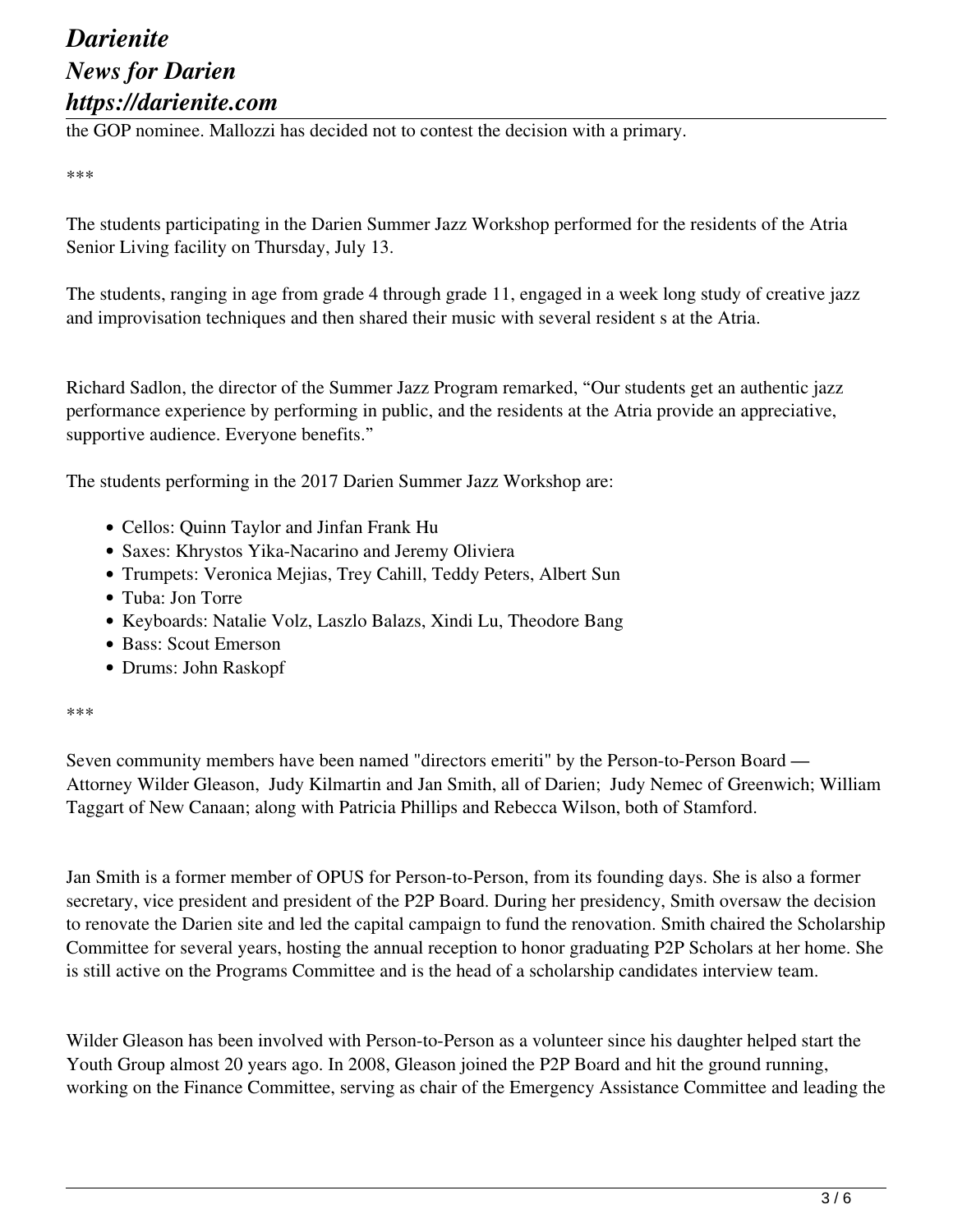Building Committee for renovation of the Darien facility before moving into the position of board President.

Under his board leadership P2P successfully completed a merger with CCA in Norwalk.

Given his love of and commitment to the agency, Gleason decided to stay on after stepping down as president, serving as a contributing member of the Development Committee before heading up the committee implementing plans to deliver P2P programs and services to more people in the Stamford community.

Judy Kilmartin worked with Person-to-Person for more than 26 years, sitting as an ex officio Board member through most of that time until her retirement in 2010. Beginning as the volunteer coordinator, Kilmartin rose to the position of director of volunteers and assistant director.

She currently serves as an unofficial advisor to both the Director of Volunteers and the executive director, as well as a goodwill ambassador for P2P in the community. Kilmartin continues to volunteer on fundraising committees and in the Darien Food Pantry.

\*\*\*

The Connecticut Interlocal Risk Management Agency presented Darien First Selectman Jayme Stevenson with a check for \$89,407, the town's prorated share of CIRMA's \$5 million members' equity distribution for 2017.

"This year's members' equity distribution was the result of excellent operational performance, financial strength, and of the success of our members' risk management efforts," said David Demchak, President and CEO, CIRMA.

The 2017 distribution is the sixth and largest distribution made in the seven years of the program. CIRMA began its Members' Equity Distribution Program in 2011, and has distributed a total of \$19.7 million to its member municipalities, public schools, and local public agencies.

\*\*\*

David Erlich, senior film critic for Indiewire, tweets "I can't stress this enough: You must see *Dunkirk* in IMAX 70mm. wait however long you need to wait, travel however far you need to travel."

Sam Adams of Slate tweets in a suspiciously similar way, but with casualties on his mind: "You absolutely must see Dunkirk in 70mm IMAX. Do whatever you need to do, kill whoever you need to kill."

You don't need to raise Darien's murder rate up from zero — the Maritime Aquarium's IMAX theater in Norwalk is showing the movie in all its big-screen glory. Don't get left on the beach this summer — get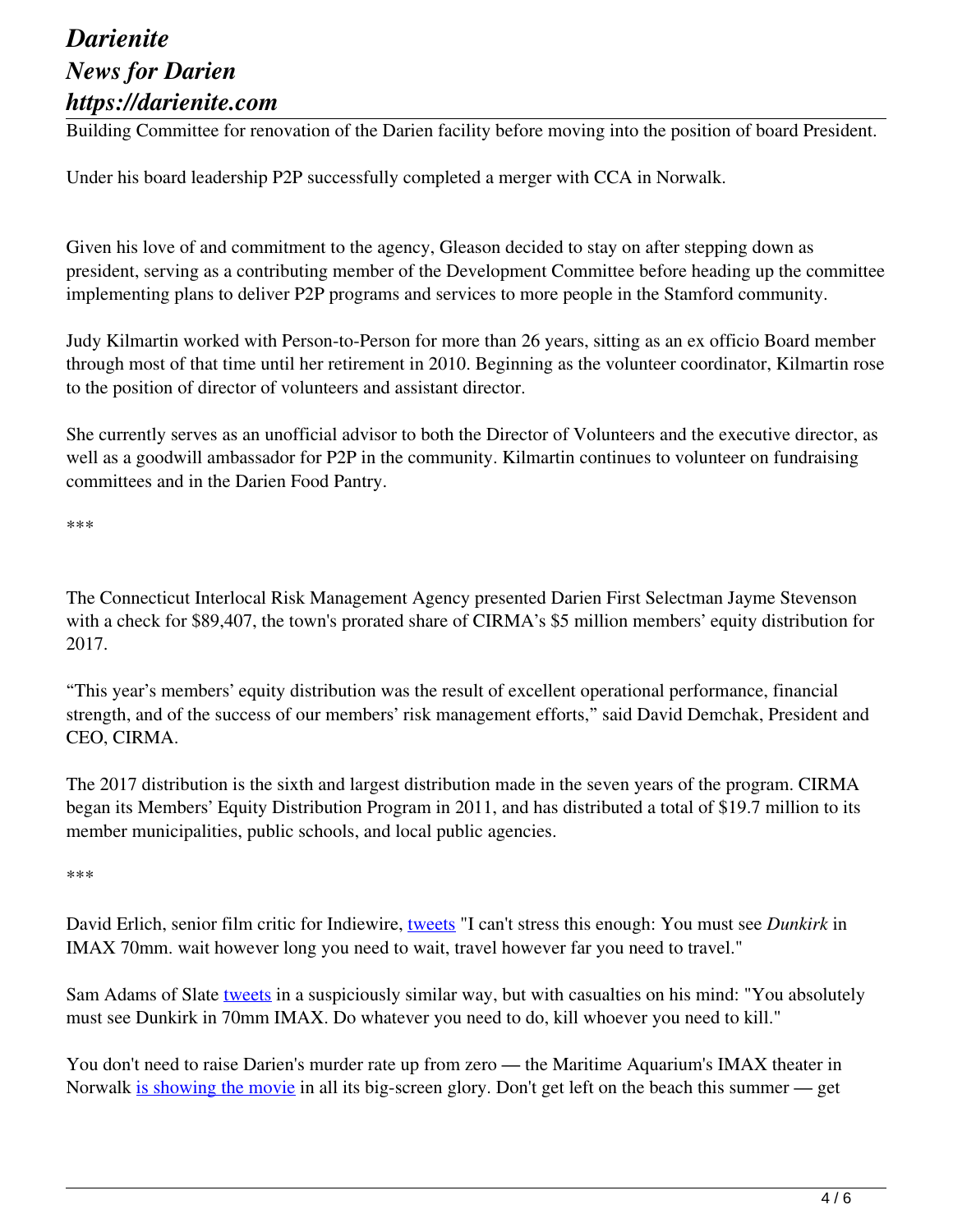transported!

\*\*\*

Atria Darien's corn recipe cookoff competition, in which the senior living community company challenged Mark Rosenbloom, board president of the Darien Chamber of Commerce, to compete with a recipe that included corn, resulted in a tie between Rosenbloom and Atria Darien Chef Carrington Parker.

"Both chefs prepared a corn relish," Atria Darien Director Beth Blake said in an email after Darienite.com asked about the results from the event last Thursday.

"Chef Parker's recipe was more savory and Chef Mark's recipe had a kick to it because he used chili peppers," she wrote. "Chef Parker's recipe was inspired by his homeland of Antigua. Chef Mark's was inspired by tropical flavors."

\*\*\*

Did you know Runner's Roost is running a free running group? They organize group runs through town. You can sign up through Facebook.

\*\*\*

If you get a home energy assessment (audit) from **Energize Connecticut**, you'll get more than \$1,000 in products and services, not to mention saving an average of \$200/year on energy bills.

Getting an Energize Connecticut assessment also benefits A Better Chance in Darien. For every audit done in Darien, a \$25 donation will be made to ABC in Darien. For more info on audits and how to schedule one, click here.

\*\*\*

The Darien YMCA Special Needs program "is seeking volunteers for to assist with our programs this upcoming fall," according to the YMCA newsletter. "Many of the programs and events at the Y would not be possible without the support from volunteers. Click here for a list of programs details.

"If you have any questions, please contact Terri Accomando, Director Special Needs Programming taccomando@darien-ymca.org."